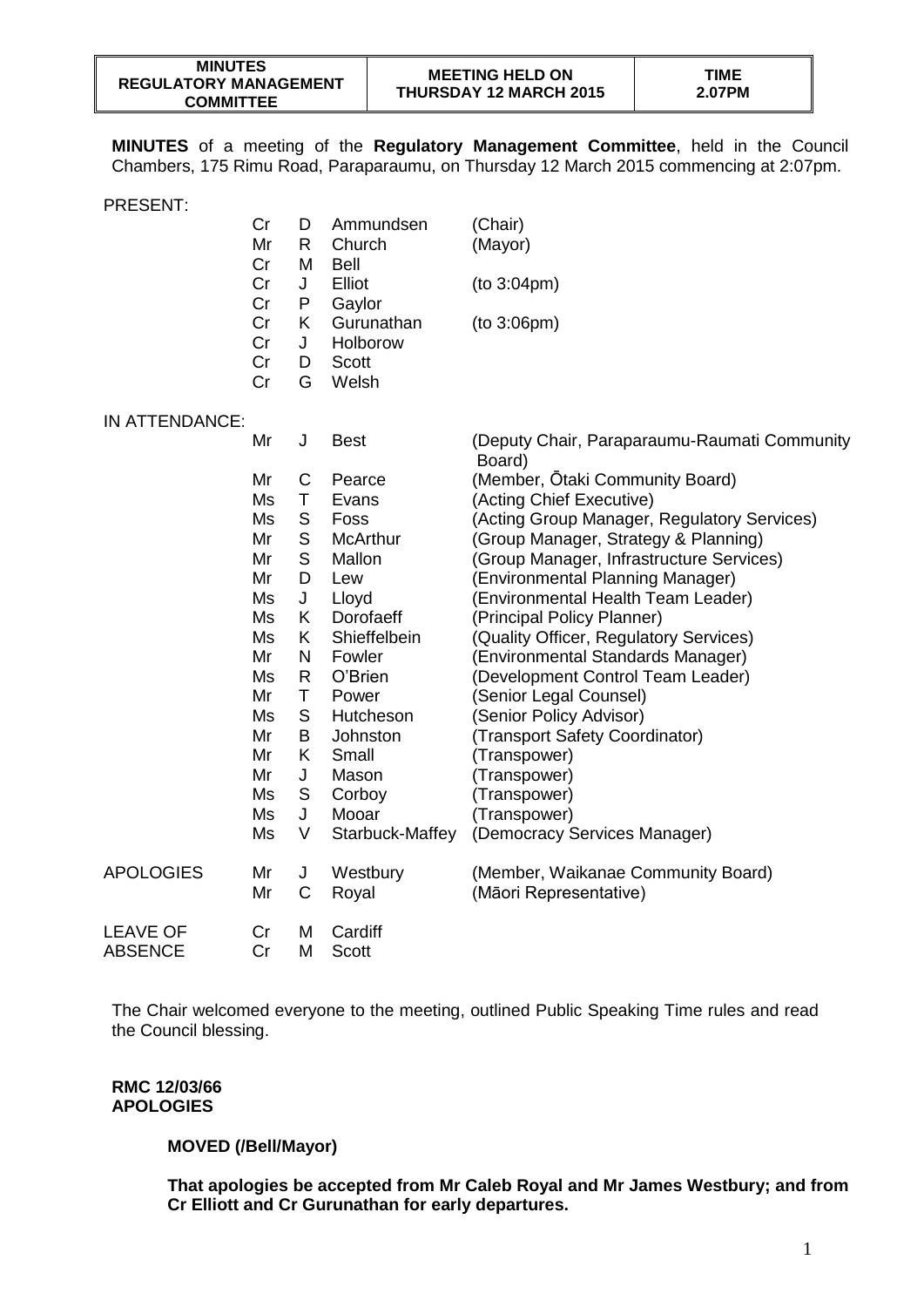## **CARRIED**

It was noted that Cr Cardiff and Cr M Scott were on leave of absence.

## **RMC 12/03/67 DECLARATIONS OF INTEREST**

There were none.

The Chair asked Managers within the Regulatory Services team to introduce their new staff to the Regulatory Management Committee.

Nick Fowler, Environmental Standards Manager introduced Graham Watson, Animal Control Officer and Acting Team Leader; Peter Fitz-Gerald, Animal Control Officer; Rob Koha, Animal Control Officer and Debby Edwards, Food and Licensing officer/Technician.

Rita O'Brien, Acting Resource Consents and Compliance Manager introduced Tony Thomas, Resource Consents Team Leader.

Sharon Foss introduced Heather McGregor, temporary Executive Secretary, Regulatory Services Group.

### **RMC 12/03/68 PRESENTATION: PROPOSED WAIKANAE RECONDUCTORING**

Transpower representatives gave a PowerPoint presentation on the work planned to replace the conductors on the high voltage line through the District. The focus of the presentation was primarily where the line traverses Waikanae. Towers that need remedial work would also be addressed.

Presenters were Kevin Small (General Manager Grid Projects), Jon Mason (Projects Manager), Selina Corby (Senior Stakeholder Engagement Advisor), Joanne Mooar (Regulatory Environment Team Leader). The following points emerged during discussion:

- Work is currently underway in a number of sites in Kāpiti. The majority of the work does not require consenting, as Transpower has powers under the National Environmental Standard (NES) for Electricity Transmission Activities to do the work as of right. Transpower is aware of and concerned with work in protected landscapes and archaeological sites, and will be developing a consenting strategy to ensure the Council is aware which aspects of the work will require resource consents and which may be covered by certificates of compliance.
- Examples of the existing conductor and the proposed replacement conductor were circulated to Councillors to show the difference in size, and copies of a booklet on undergrounding issues was also circulated.
- Reconductoring work was part of normal business operations. The work is being driven by maintenance requirements.
- Cr Ammundsen received a list of questions from 'Waikanae Underground' residents and put them to the delegation who provided answers. The questions included:
	- Are there health risks to residents?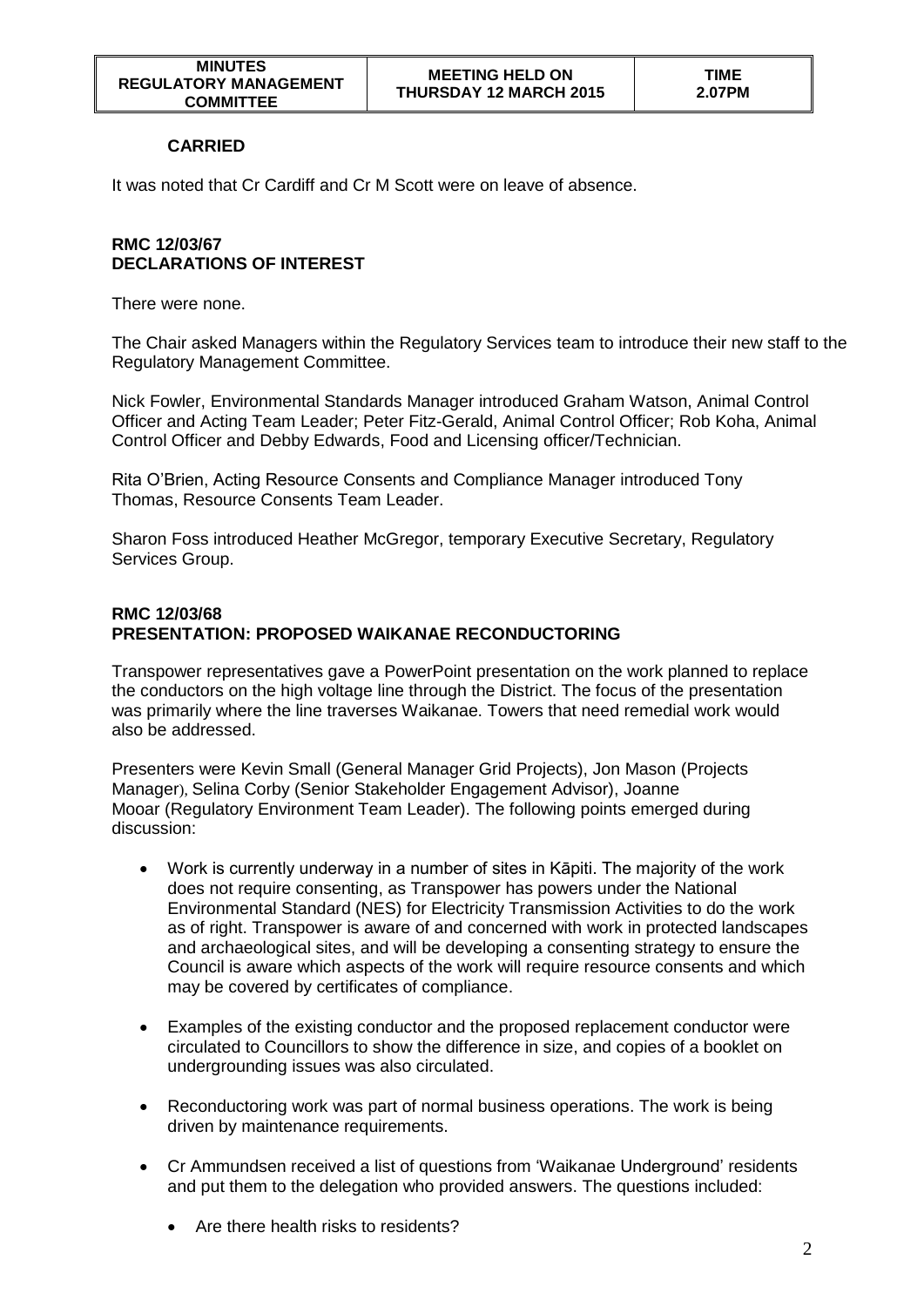| <b>MINUTES</b><br><b>REGULATORY MANAGEMENT</b><br><b>COMMITTEE</b> | <b>MEETING HELD ON</b><br><b>THURSDAY 12 MARCH 2015</b> | <b>TIME</b><br>2.07PM |
|--------------------------------------------------------------------|---------------------------------------------------------|-----------------------|
|--------------------------------------------------------------------|---------------------------------------------------------|-----------------------|

- What is a certificate of compliance (as opposed to limited notification)?
- What consents will Transpower be seeking from the Council?
- Is a thermal upgrade resulting from the new conductors?
- Is the tension of the new conductor increasing?
- Has Transpower undergrounded any cables where no developer was involved outside of Auckland?
- Reference was made to the Valley Road matter which saw the Court find in favour of the community in respect of work in Valley Road which the community believed was upgrading work, not maintenance. Was the work proposed for Waikanae an upgrade or maintenance?
- Transpower apologised for the way Valley Road was handled. The current project was seen as predominantly maintenance but reconductoring does increase capacity so in this respect it was an upgrade. The new conductors will be capable of 16% more current being transmitted but there is no planned increase in the voltage. As the asset was coming to the end of its life this work had to be carried out. All notification issues would be worked through.

### *Cr Elliott left the meeting at 3.04pm.*

The Chair thanked the presenters.

#### *Cr Gurunathan left the meeting at 3.06pm.*

Mr Kevin Small, Mr Jon Mason, Ms Selina Corby and Ms Joanne Mooar from Transpower left the meeting.

## **RMC 12/03/69 PUBLIC SPEAKING TIME (for items relating to the agenda)**

There were no public speakers wishing to address items on the agenda.

### **RMC 12/03/70 MEMBERS' BUSINESS**

- (a) Public Speaking Time Responses none were required
- (b) Leave of Absence none was requested.
- (c) Matters of an Urgent Nature there were none.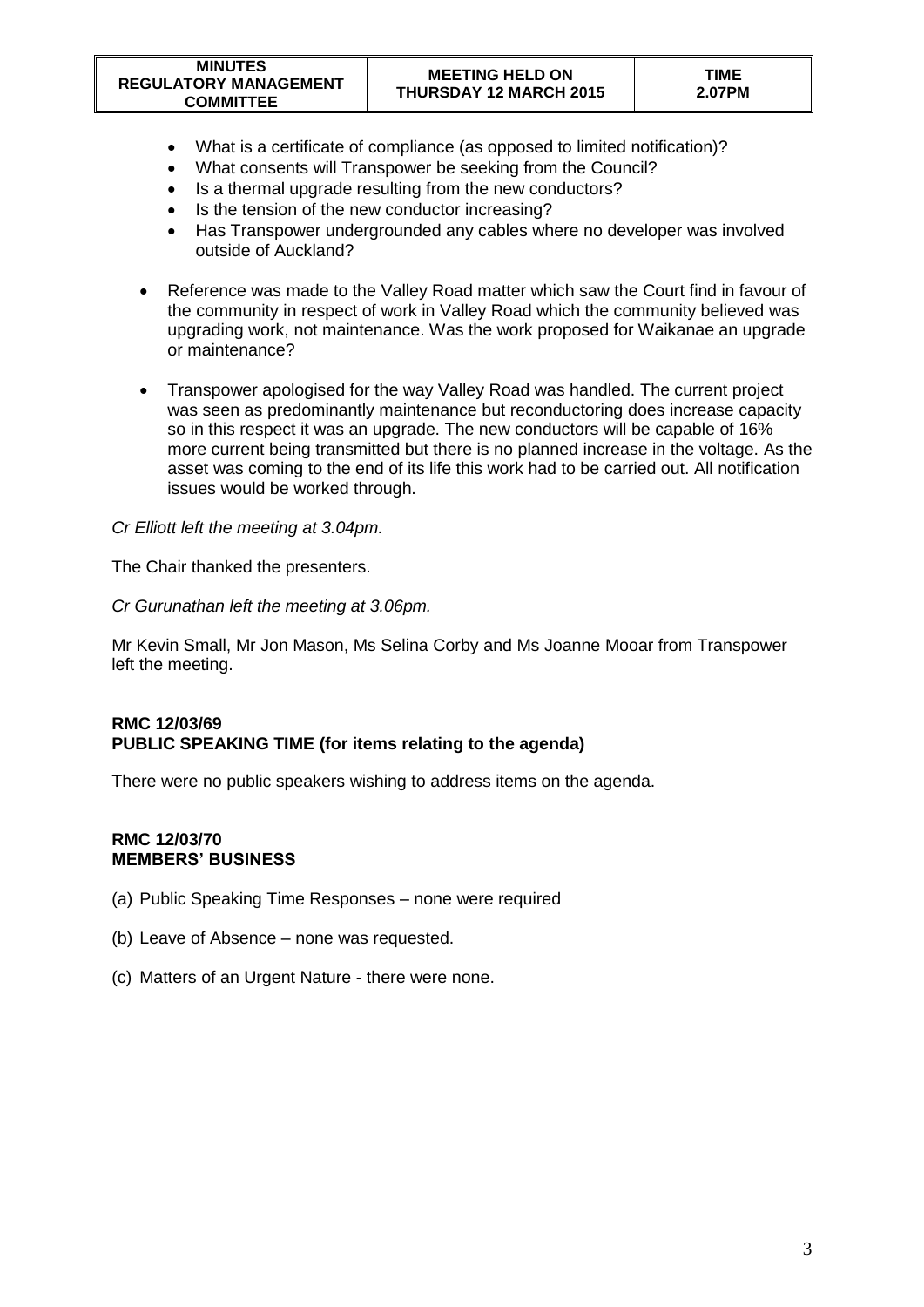### **RMC 12/03/71 CONFIRMATION OF MINUTES**

An amendment to the attendees of the minutes was requested – Community Board Member Fiona Vining was incorrectly referred to as not attending.

## **MOVED (Welsh/Bell)**

**That the amended minutes of the Regulatory Management Committee meeting dated 20 November 2014 are accepted as a true and accurate record of that meeting.** 

## **CARRIED**

#### **RMC 12/03/72 MATTERS UNDER ACTION**

The Matters Under Action update was noted. The following points were raised:

- Bruce Johnston, Transport Safety Coordinator, spoke to his report. Additional events that have occurred since the report were the National Walk to Work day on the 11 March and a visit to Waikanae Montessori Kindergarten teaching basic bicycle safety.
- Sam Hutcheson, Senior Policy Advisor, spoke to the Local Approved Products Policy and Local Alcohol Policy updates and introduced Tim Power, Senior Legal Counsel. Mr Power provided a briefing regarding the risks of bias and predetermination of Council's decision making process on the Local Approved Products Policy (LAPP). It was agreed that a summary of points would be distributed to elected members.
- Nick Fowler, Environmental Standards Manager, provided an update on the operations of the District Licensing Committee.

## **RMC 12/03/73 MATTERS UNDER ACTION – REGULATORY LEGISLATION UPDATE**

The legislative update was noted. The following points were raised:

- Building Amendment Act 2012 it is expected to be in June 2015 that central government will consult regarding some of the risk based regulations.
- Building (Earthquake prone buildings) Amendment Bill 2013 The Select Committee process is now due at the end of July. The project is progressing based on the draft.

*Cr M Bell left the meeting at 3.28pm and returned at 3.32pm*

#### **RMC 12/03/74 UPDATE 4 ON THE PROPOSED DISTRICT PLAN (SP-15-1505)**

Darryl Lew, Research, Policy and Planning Manager, and Katherine Dorofaeff, Principal Policy Planner, introduced the report, noting: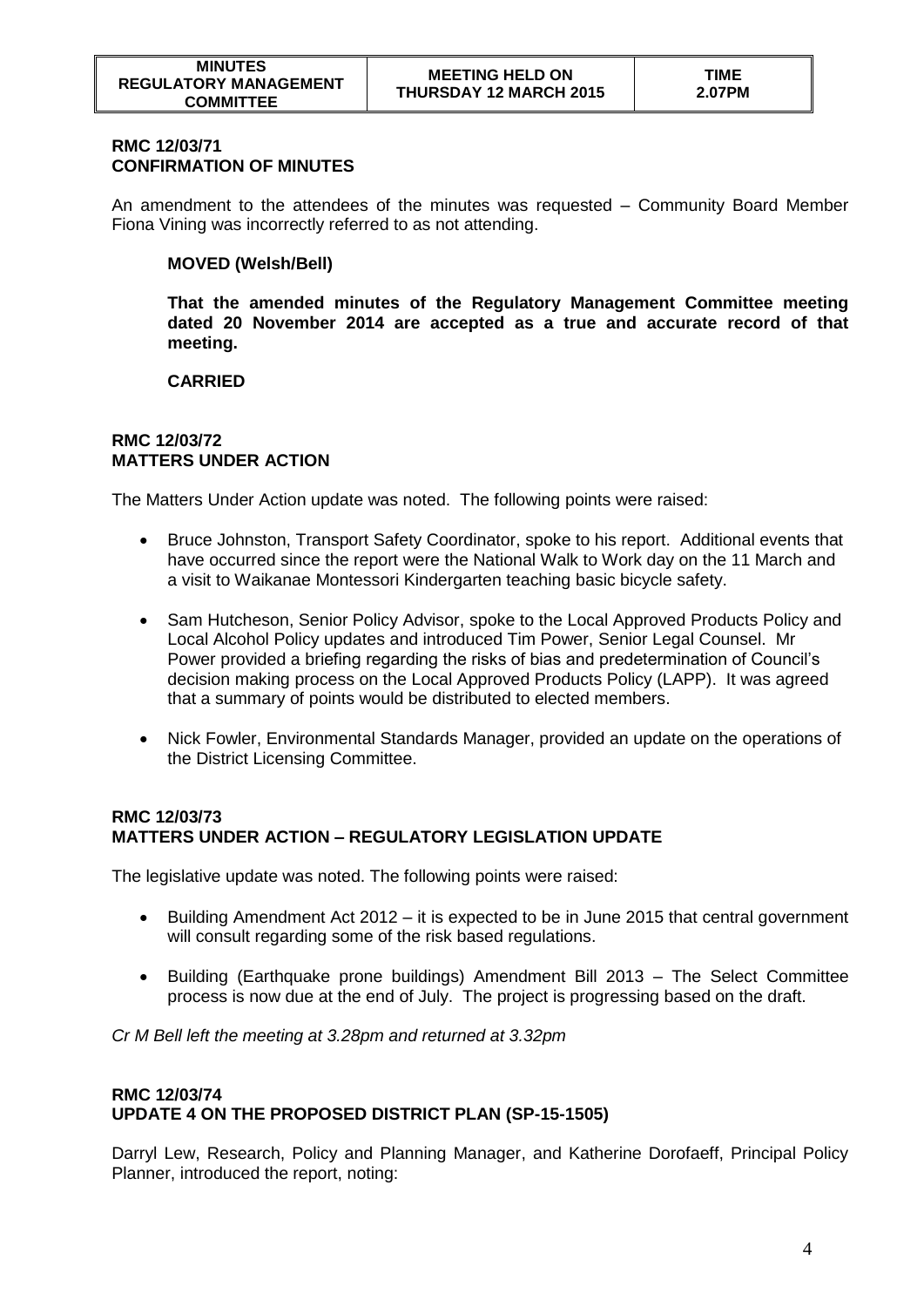- Recent meetings with submitters re flood hazards
- Three meetings with the Rural Issues Group
- Meetings with Coastlands, network utility operators (eg Spark, Chorus), Kapiti Airport and Winstone Aggregates
- An initial meeting with the two independent commissioners
- An internal/external review of some redrafted chapters

The meetings with submitters on major or site specific issues were going well. There was one area to flag: it was intended to have the plan fully redrafted by the end of March and now the timeline would have to be to the end of May, but that did not put the overall timing of the PDP at risk. It was particularly important to reach agreement with the landowners about access to properties to check mapping of ecological and landscape features before proceeding.

## **MOVED (Holborow/Bell)**

## **That report (SP-15-1505) be received.**

## **CARRIED**

*The meeting adjourned at 3.45pm and reconvened at 3.55pm. Jonny Best left the meeting.*

## **RMC 12/03/75 FOOD ACT 2014: PROPOSED REGULATIONS (RS-15-1498)**

Environmental Health Team Leader Julie Lloyd spoke to this report, stating that the Act would pass into law from 1 March 2016. She also corrected an error at paragraph 37 of the report which referred to hospice shops being impacted and that was not correct; they are exempted from the requirements for registration. The following points were raised:

- The Act was another example of how central government impacted on local government resources;
- Councillors were reminded that Council had submitted on the Food Bill in the last triennium; it had taken considerable time for Parliament to enact the Act. Staff explained that this report (RS-15-1498) would form the substance of an associated staff submission on the technicalities of the proposed regulations.
- The process for rolling out the implications of the Act to the community was explained. It was important to get the messaging right. A major concern was the potential impact of the Act on small food stalls or markets and these issues were being worked through.
- Once the Act is in place the Council's Food Safety Bylaw won't be applicable and the Food Safety Policy would also be affected.

## **MOVED (Mayor/Ammundsen)**

**The Regulatory Management Committee accepts report RS-15-1498 which informs Committee members in relation to activities surrounding the implementation of the Food Act 2014.**

# **CARRIED**

*Colin Pearce left the meeting at 4.10pm.*